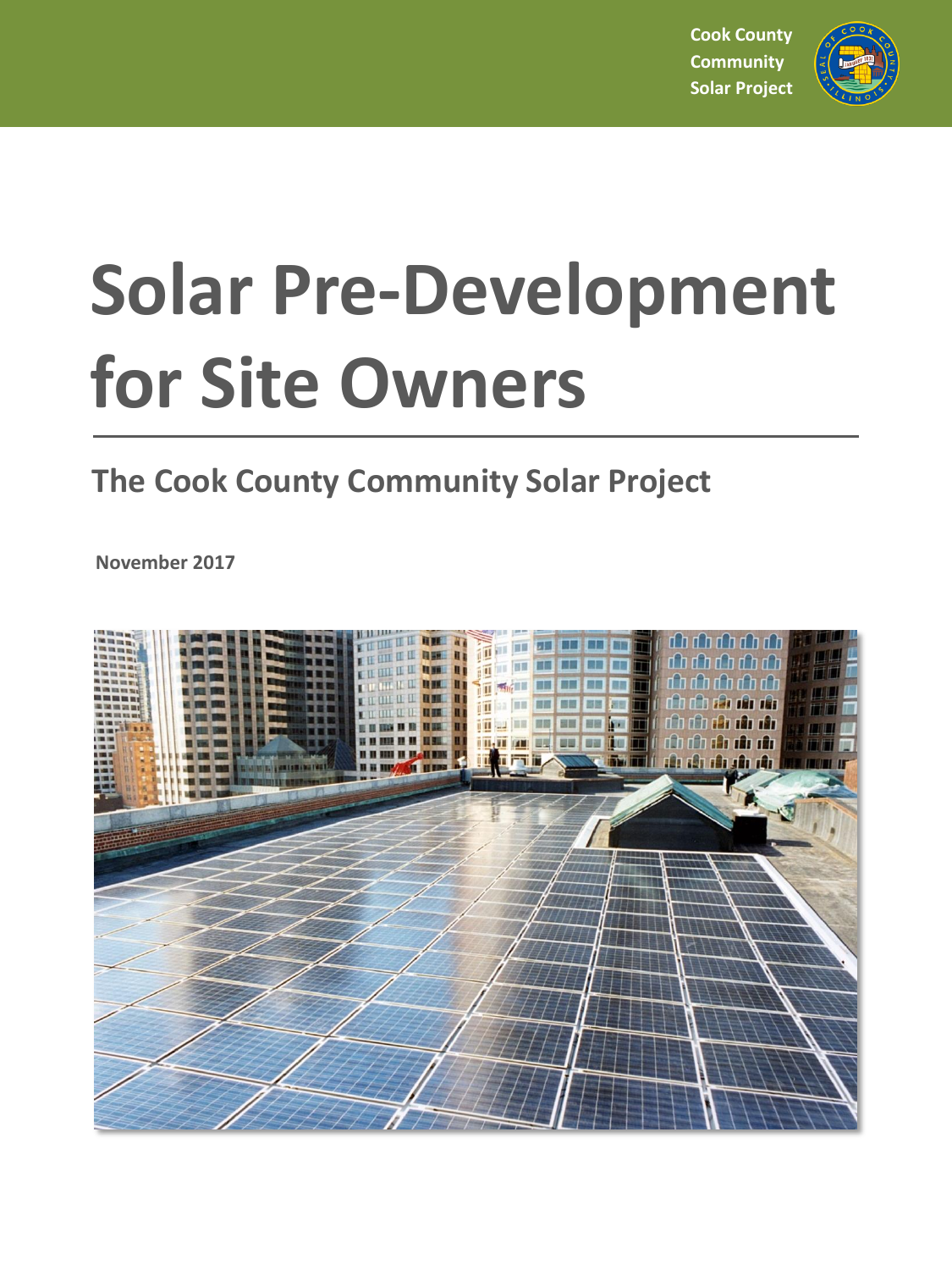

For many properties, installing solar can represent opportunities to lower energy and operating costs or create new revenue from the use of your property. Whether investing in solar (photovoltaics or PV) to reduce your energy use, leasing your property or simply buying energy from a developer-owned system, your property can be an asset as solar grows in our region. To determine whether or not your property is right for solar or what business model is right for your organization, steps should be taken to asses your property and your goals. This short guide provides an overview of the key considerations for site owners during the pre-development stages.

## **Stage 1: Pre-Screening for Solar**

Initial site pre-screening is an important part of the solar pre-development process. Understanding whether site-specific barriers are significant may save time and expense. It will also help understand how best to be prepared for a thorough assessment of your site's suitability for solar.

**Adequate Space for Solar**

I

III

*Sizing the potential solar system is an important first step in understanding the opportunity of solar for your site. Economies of scale mean larger systems lower costs and shorten payback.*

- **Square Footage:** Each square foot of unobstructed roof space can host about 8W. A 10,000 sq. ft. roof, therefore, can host an 80kW system.
- **Acreage:** Each acre of land can host about 250 kW. A 1MW system, for example, requires at least 4 acres of uncluttered land.

### **Connecting to the Grid** II

*Whether installing onsite generation behind your meter or community directly to the grid, the distance to the interconnect point can make a significant difference in installation requirements and costs.*

- **Urban**: Siting in urban areas is commonly easier because the distance to the utility's substation or feeder is usually shorter.
- **Suburban or Rural**: At sites with greater acreage, the distance to the nearest, adequate connection point may be significantly further, creating extra costs for connecting the system via conduit and wires.

**Land Topography and Roofs**

*Not all land parcels or roofs are optimal for solar. The layout, landscape or roof design can help or hinder panel placement, installation cost and the long term power generation of the system.*

- **Land Topography**: Sites that are sloped or hilly, wooded, with streams, wetlands or floodplains, with rocky or clay soil, may introduce barriers for solar installation. Clear, flat land is ideal.
- **Rooftop**: It is recommended that roofs be new or have at least 20 years of life remaining. But, even perfect roofs may have problems. Roofs with many levels, with rooftop equipment or steeply pitched and barreled roofs, may mean solar is not feasible or economical.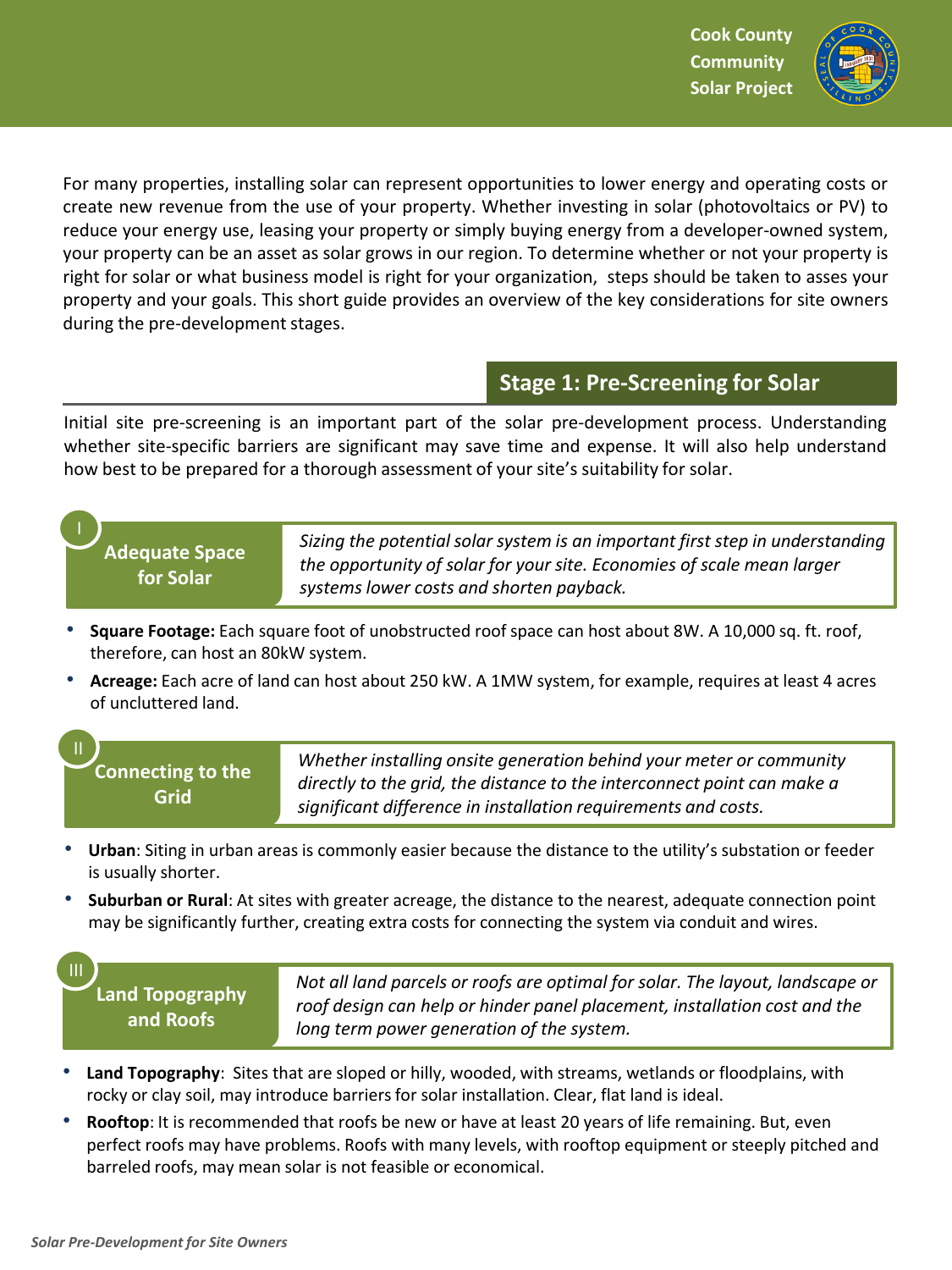

#### **Land Use**

IV

V

*The intended or potential use of the land or property needs to be considered before investing in solar. Solar is a 25 year investment and the value and intended use of the property can change over that time.*

- **Square Footage:** Each square foot of unobstructed roof space can host about 8W. A 10,000 sq. ft. roof, therefore, can host an 80kW system.
- **Acreage:** Each acre of land can host about 250 kW. A 1MW system, for example, requires at least 4 acres of uncluttered land.

**Zoning & Permitting**

*Zoning, permitting and other local requirements can make solar installations more difficult or impossible in some instances. Understanding how these requirements impact your solar design is important.*

- **Historical or Landmark Properties**: These properties may have strict requirements, like facade and setback requirements, or not allowing solar at all.
- **Other Requirements**: Does you site cross a public-way? Do you need an easement? What is the timeline and the requirements for zoning and permitting of solar in your municipality?

## **Stage 2: Site Assessment**

Conducting a site assessment provides valuable information to more comprehensively assess the site's potential and inform preliminary design. These tasks are usually performed by a solar developer or a consultant. But, savvy site owners can take advantage of publically available tools and resources to help you perform these assessments.

VI

**Energy Usage**

*Review one or two years of electric use to determine your annual energy load for the property. This will help you understand how much of your energy can be covered through solar. This is not necessary for land sites.*

- **Electricity Charges:** Depending on the type of solar business model and your state solar laws, some or all of the charges you see on your electric bill will be offset by solar. "Behind the Meter" solar will reduce your energy costs, demand charges and other fees, while community solar will only offset your energy costs. Both can produce good returns.
- **Energy Efficiency:** Utilities often offer free energy assessments and incentives to help pay for energy efficiency measures on your property. The cost of energy efficiency is significantly lower than the cost of solar. If your building is not energy efficient, consider this before solar.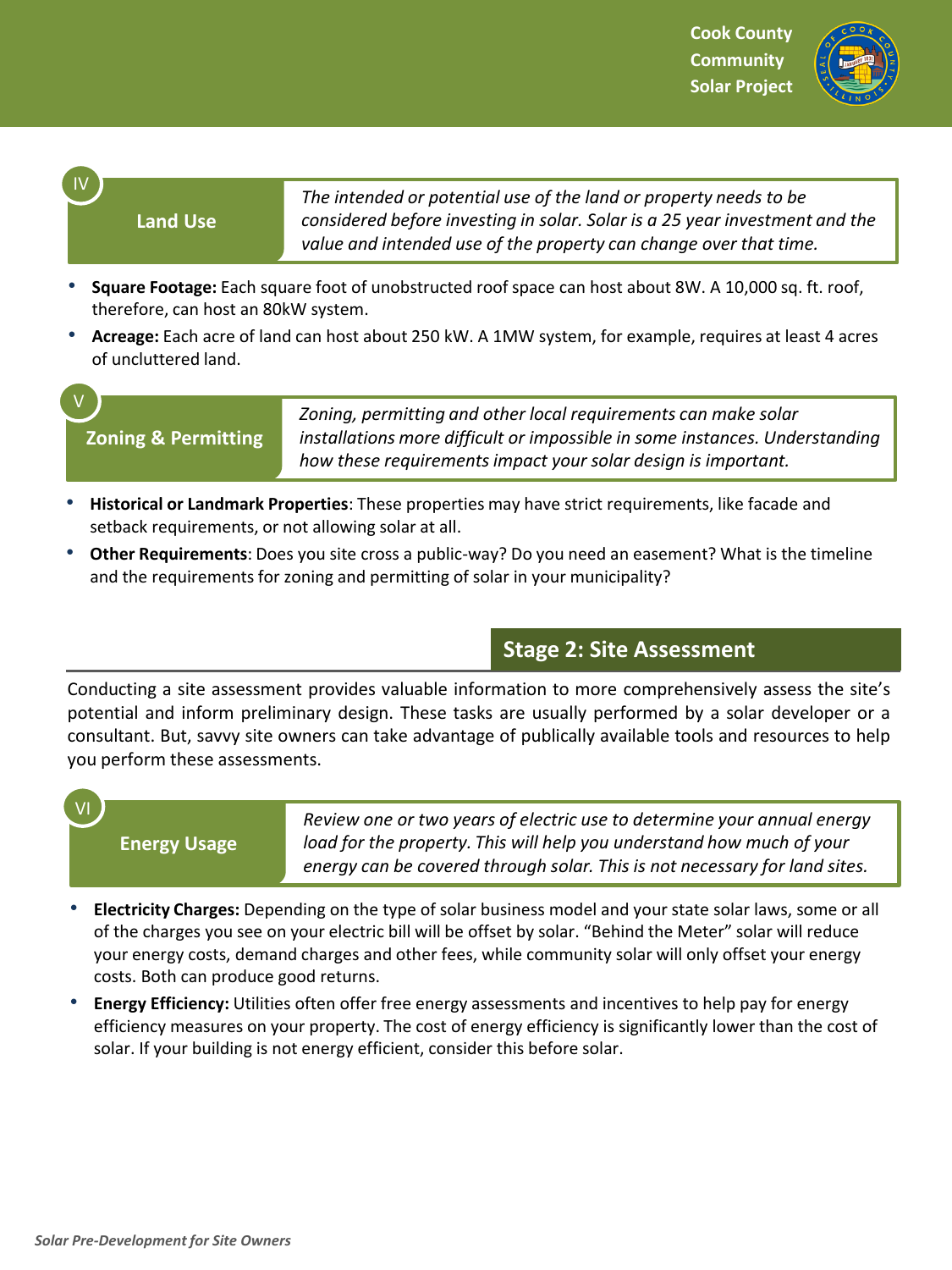

## **Placement & Shading**

*The larger the site, the more solar energy will be produced. But, size becomes less important if the site is obstructed or doesn't allow for enough direct sunlight.*

- **Orientation**: How panels are placed can significantly affect solar production and the cost of the system over time. Systems with panels that are directed due south are ideal. However, systems can be productive with other orientations (between 900 and 2700 azimuth).
- **Obstructions**: Trees, tall buildings and rooftop equipment can all cause shading, thus reducing the output of a system. The system design must take into account these obstructions and factor into the economics.

# VIII

VII

**Interconnection**

*The larger the site, the more solar energy will be produced. But, size becomes less important if the site is obstructed or doesn't allow for enough direct sunlight.*

- **Orientation**: How panels are placed can significantly affect solar production and the cost of the system over time. Systems with panels that are directed due south are ideal. However, systems can be productive with other orientations (between 900 and 2700 azimuth).
- **Obstructions**: Trees, tall buildings and rooftop equipment can all cause shading, thus reducing the output of a system. The system design must take into account these obstructions and factor into the economics.

### IX

## **Roof Condition**

*For rooftop systems, early understanding roof condition and structural integrity is important. Significant repairs or roof replacement should not be anticipated during the life of the solar system (25 years).*

- **Condition**: Ideally, PV installation is done concurrently with a new roof installation. If that is not possible, it is generally not recommended to install PV on roofs over 12 years old.
- **Structural**: Do existing construction or warranty drawings indicate the structural ability of the roof to handle the weight of solar panels or does an engineering assessment need to be done.
- Warranty: Work your solar developer and roofing contractor to make sure the solar installation is done in a way that does not impact or void your warranty.

## X

**Land Condition**

*The condition of the land, including debris, structures or natural obstructions, needs to be considered. Many issues can impact the site preparation and installation costs of the proposed system.*

- **Condition**: Existing structures will hinder the design and may need to be remove. Debris or backfill can create significant issues and may need to be removed. Trees, shrubs and other vegetation may also need to be trimmed or removed to ensure an efficient design.
- **Environmental Issues**: Preparing the land for solar installation may create drainage issues requiring grading or retention ponds. Floodplains and wetlands may reduce useable areas for panel placement. Some sites may require review of endangered specifies or soil contamination.